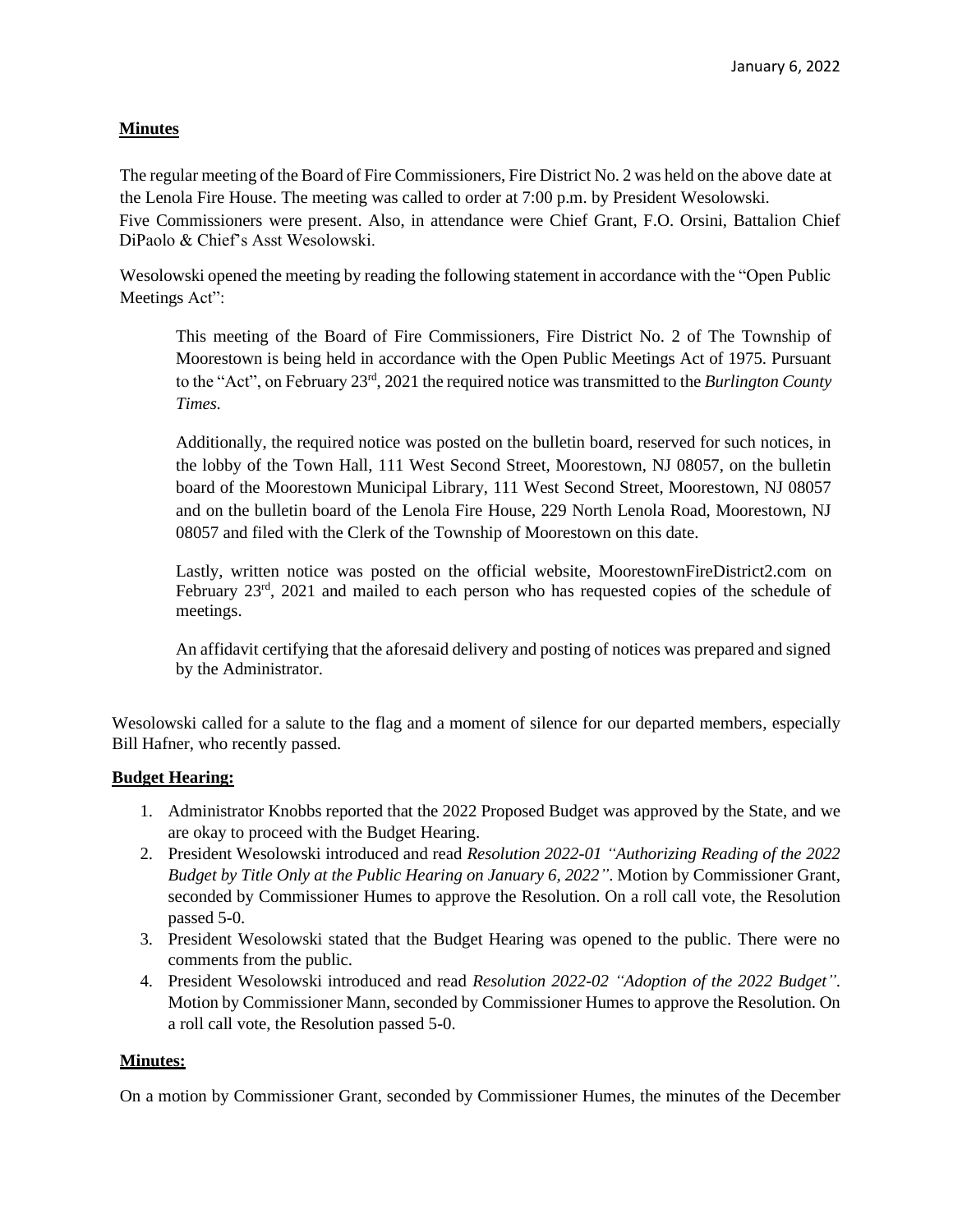1, 2021 regular meeting were approved 5-0.

## **Chief's Report:**

The Chief's report was filed and available for review in the Commissioners Drop Box. Chief Grant reported that the hose has been ordered with an estimated arrival of Late February to early March. New Milwaukee cordless tolls were purchased for Rescue 3132 and are in service. The new helmets will be ordered after the Budget Election. The annual Christmas Eve Santa visits were another success. Chief stated that Glick was out today. Apparently during the PM of Ladder 3135 they discovered a broken solenoid bracket, and on 3131 there was a hose rubbing for the CAFS system that needed to be replaced. They ordered the parts and came out today to install same. The Chief was unaware of these issues. The chief also asked them to check the Ladder as he had received a complaint about the smell of anti-freeze in the cab. He also asked them to check for a leak of a "red" fluid from the truck. Chief stated that they found a loose hose that was tightened to stop the anti-freeze leak, and the stated that the fluid was from the air conditioner compressor which will need to be replaced. President Wesolowski asked if those items were found during the PM as well, the Chief stated that they were not. President Wesolowski asked if they gave a ball park on the cost, Chief stated a couple thousand.

## **Chief's Assistant Report:**

Chief's Assistant reported that the written report is in the drop box, and in addition to his regular duties, he obtained 2 replacement portable radio batteries from the County under warranty. Stated that the radio batteries are no longer under warranty and we will replace the batteries on a rotating basis. President Wesolowski asked how much a battery costs, and if there was money placed in the budget for the replacements. Chief's Assistant stated that they were \$100.00 each and we will use the funds from the Supplemental Fire Grant for same. He also stated that there were twelve batteries ordered in 2022 using said funds.

## **Captain's Report:**

The written report is available for review in the drop box. Battalion Chief DiPaolo listed the repairs done to apparatus for the month and the total fuel used.

#### **Fire Official's Report:**

The written report is in the drop box.

- 1. Provided the inspection totals.
- 2. Penalty totals for the month were provided as well as False Fire Alarm Notices issued.
- 3. Zoning & Planning review totals.

Orsini noted that all inspections were completed by year end. He also noted that he is in the process of year end reports for the State. President Wesolowski asked if the large screen was purchased for plan review. Orsini stated that it was, and has been installed in his office. A discussion was held on how the reports would be filed.

#### **Rental Manager's Report:**

Hall Manager Orsini noted that the report was in the drop box, and he is unable to locate his copy. President Wesolowski stated that the only report he had was for the Refunds and Venue payments. Knobbs stated that that was the only report submitted. Orsini apologized and will correct same. Commissioner Grant asked if were still receiving new bookings, and Orsini stated that there are very few Saturday dates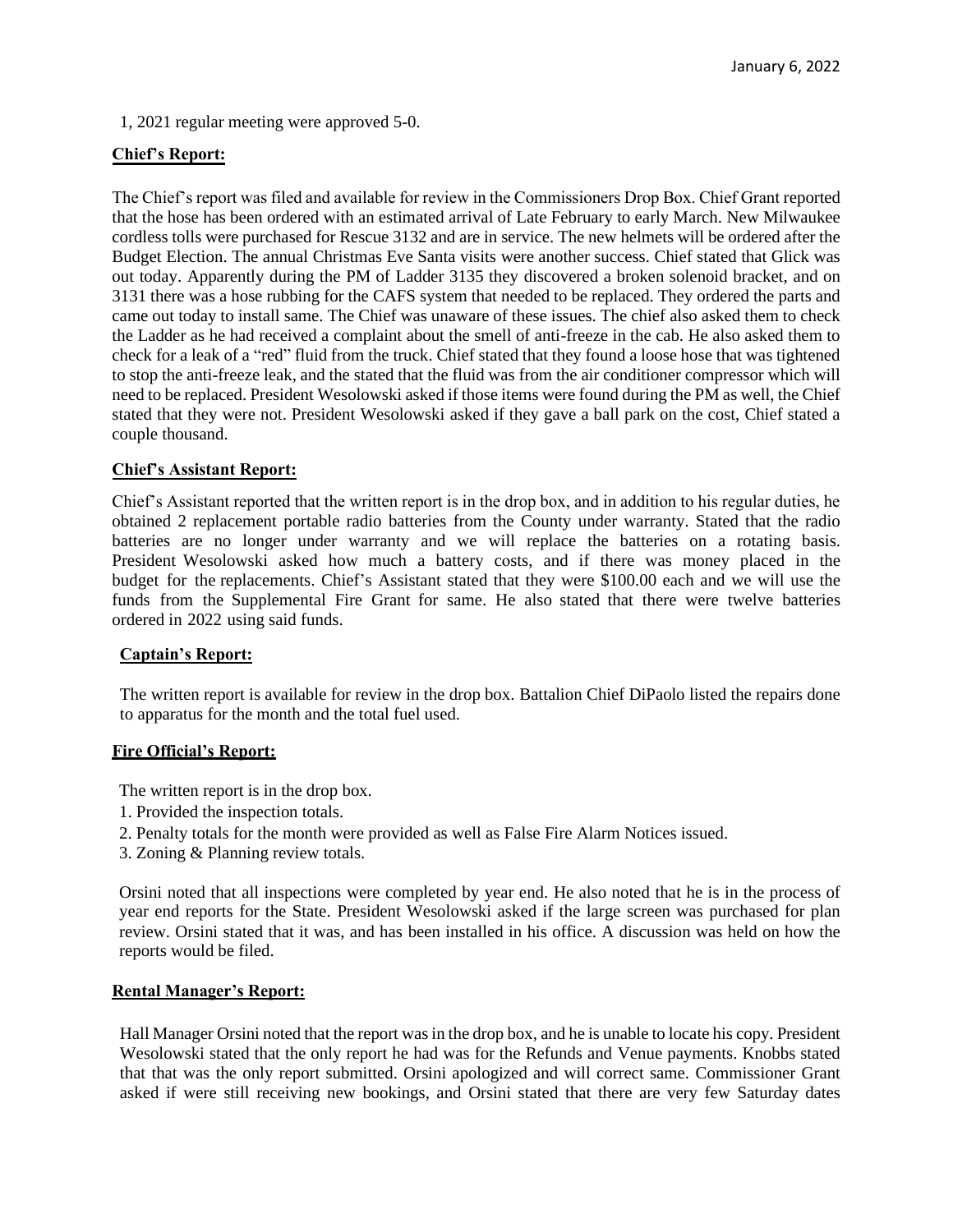available in 2022.

## **Squad Report:**

Administrator Knobbs stated that there two reports in the drop box for November and December.

# **Bills:**

The Statement of Expenditures, listing of bills to be paid in January were provided to the Board members for review prior to the meeting. Administrator Knobbs discussed the bills highlighted on said Statement and reported on bills received after the report was published. He further noted that there were routine bills that were due to be paid but not yet received. President Wesolowski asked about the Exhaust system bill and if the system was now working. Chief Grant stated that the system was working after the service call, and that they had to replace batteries in the sensors that were bad. President Wesolowski asked why this wasn't caught during the recent PM visit. Knobbs stated that the recent visit was not a PM, it was an inspection prior to renewing the service contract. Wesolowski asked what type of batteries it took. Chief stated that he did not know, but that he recommends them being changed each year. Knobbs stated that he will see to it that they are replaced.

There being no further questions or comments on the bills, a motion by Commissioner Humes, seconded by Commissioner Mann to pay the January bills and any regular bills that come in was approved by the five commissioners present.

## **Old Business:**

**Encumbrances:** Administrator Knobbs stated that he recommends the board encumber the following amounts from the 2021 budget for items already ordered:

| Roof Ladder               |   | 649.00     |
|---------------------------|---|------------|
| <b>Hose Purchase</b>      |   | \$2,000.00 |
| <b>Hall Windows</b>       |   | \$6,225.00 |
| <b>Radio Batteries</b>    |   | \$1,216.80 |
| <b>FH Computer</b>        |   | \$1,231.78 |
| Kitchen Plumbing          |   | \$7,875.00 |
| Men's Room Plumbing       |   | \$6,780.00 |
| 2020 Audit Expenses       |   | \$9,500.00 |
| <b>BFP-iPads</b>          | S | 828.00     |
| <b>Workers Comp Audit</b> |   | \$4,458.00 |
| iPad for WJW              |   | 638.00     |

## **New Business:**

**Parking Lot-** President Wesolowski stated that he noticed several large cracks in the rear lot and asked Administrator Knobbs to research having them repaired. Knobbs stated that he has already had American Asphalt out and he will be encumbering the funds for same as they will be unable to complete same until we get a good stretch of weather. They are prepared to do same as soon as possible. All board members agreed to same.

**2022 Holiday Schedule-** Administrator Knobbs stated that this was just an FYI, as these holidays are covered under the Salary Agreement.